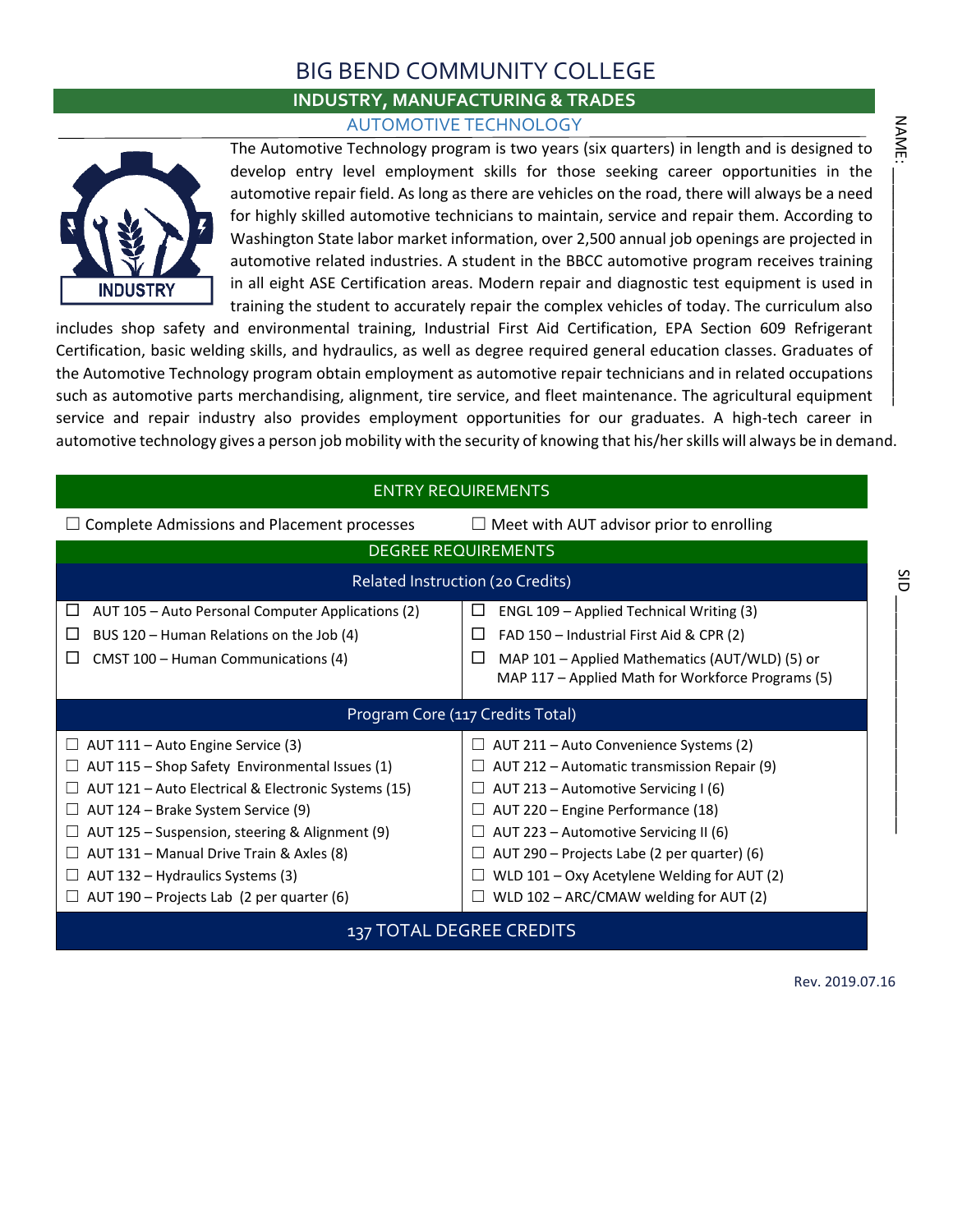### **AUTOMOTIVE TECHNOLOGY PRE-REQUISITE FLOW CHART**

Start by talking with your assigned advisor to determine which courses to take first based on your placement scores.

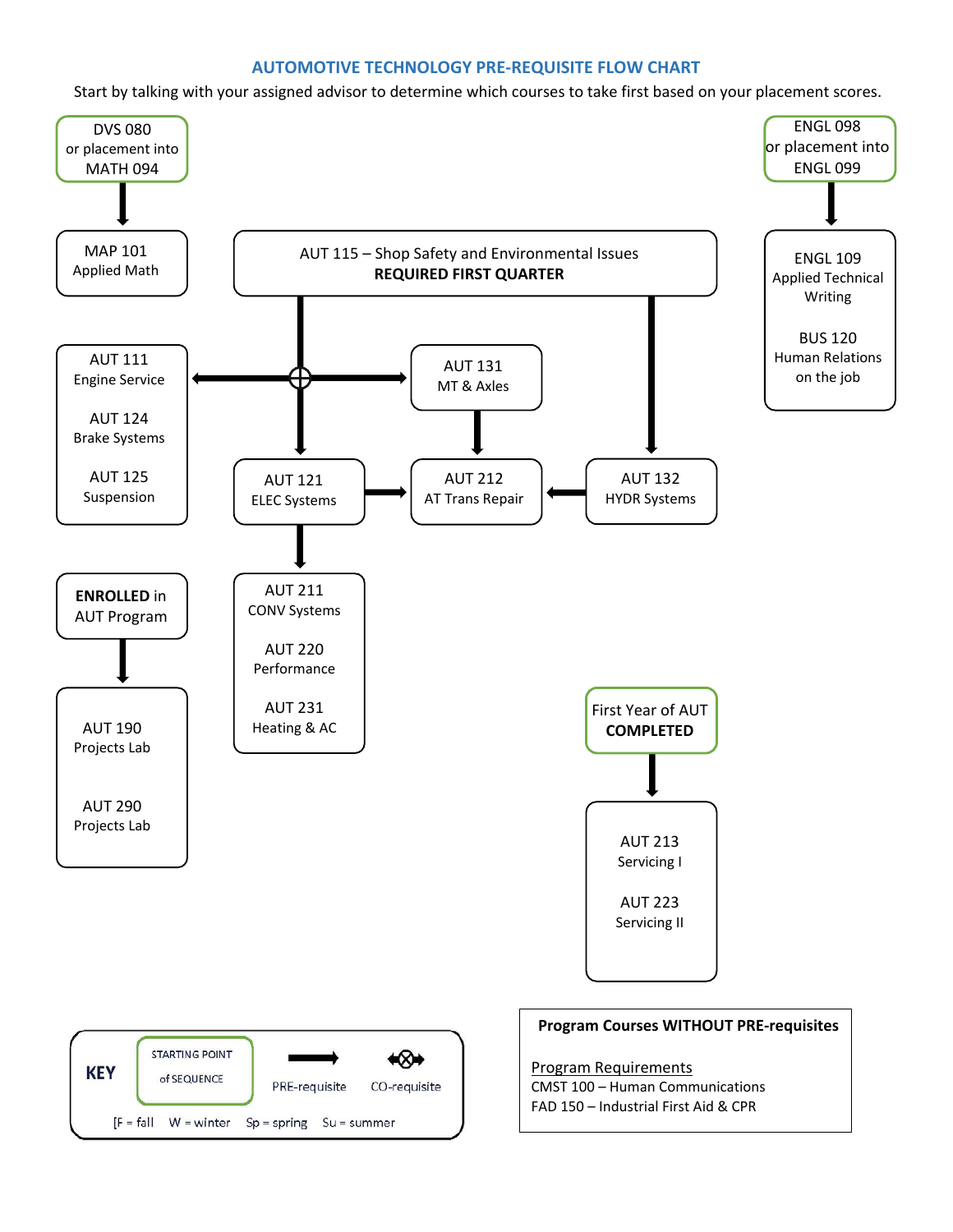|                                         | AUTO TECH QUARTERLY PRGRAM PLAN (YEAR ONE) |                     |
|-----------------------------------------|--------------------------------------------|---------------------|
| FALL (25 Credits)                       | WINTER (24 Credits)                        | SPRING (22 Credits) |
| AUT 111 (9)                             | AUT 121 (15)                               | AUT 105 (2)         |
| AUT 115 (1)                             | AUT 132 (3)                                | AUT 124 (9)         |
| AUT 131 (8)                             | AUT 190 (2)                                | AUT 125 (9)         |
| AUT 190 (2)                             | WLD 101 (2)                                | AUT 190 (2)         |
| MAP 101 (5                              | WLD 102 (2)                                |                     |
|                                         | <b>ADVISING</b>                            |                     |
| <b>FALL</b>                             | <b>WINTER</b>                              | <b>SPRING</b>       |
| $\Box$ Fill out FAFSA or WAFSA for next | $\Box$ BBCC Foundation scholarship app     |                     |
| year                                    |                                            |                     |
| Meet with your advisor<br>$\Box$        |                                            |                     |

|                   | AUTO TECH QUARTERLY PROGRAM PLAN (YEAR TWO) |                                                                |
|-------------------|---------------------------------------------|----------------------------------------------------------------|
| FALL (23 Credits) | WINTER (20 Credits)                         | SPRING (22 Credits)                                            |
| AUT 220 (18)      | AUT 212 (8)                                 | AUT 211 (2)                                                    |
| AUT 290 (2)       | AUT 213 (6)                                 | AUT 223 (6)                                                    |
| ENGL 109 (3)      | AUT 290 (2)                                 | AUT 231 (6)                                                    |
|                   | CMST 100 (4)                                | AUT 290 (2)                                                    |
|                   |                                             | BUS 120 (4)                                                    |
|                   |                                             | FAD 150 (2)                                                    |
|                   | <b>ADVISING</b>                             |                                                                |
| <b>FALL</b>       | <b>WINTER</b>                               | <b>SPRING</b>                                                  |
|                   | $\Box$ Apply for BBCC graduation            | Explore employment opportunities<br>using BBCC Career Services |

|                                      | <b>QUARTERLY REGISTRATION PLANNING</b> |                |                                 |             |        |
|--------------------------------------|----------------------------------------|----------------|---------------------------------|-------------|--------|
| $\Box$ FALL $\Box$<br><b>QUARTER</b> | WINTER $\square$ SPRING                | $\Box$ SUMMER  | <b>REGISTRATION ACCESS CODE</b> |             |        |
| <b>CLASS</b>                         | <b>TITLE</b>                           | <b>CREDITS</b> | <b>DAYS</b>                     | <b>TIME</b> | ITEM#  |
|                                      |                                        |                |                                 |             |        |
|                                      |                                        |                |                                 |             |        |
|                                      |                                        |                |                                 |             |        |
|                                      |                                        |                |                                 |             |        |
|                                      |                                        |                |                                 |             |        |
|                                      |                                        |                |                                 |             |        |
|                                      | <b>QUARTERLY REGISTRATION PLANNING</b> |                |                                 |             |        |
| $FALL$ $\Box$<br>QUARTER<br>$\Box$   | SPRING<br>WINTER $\square$<br>$\Box$   | SUMMER         | <b>REGISTRATION ACCESS CODE</b> |             |        |
| <b>CLASS</b>                         | TITLE                                  | <b>CREDITS</b> | <b>DAYS</b>                     | <b>TIME</b> | ITEM # |
|                                      |                                        |                |                                 |             |        |
|                                      |                                        |                |                                 |             |        |
|                                      |                                        |                |                                 |             |        |
|                                      |                                        |                |                                 |             |        |
|                                      |                                        |                |                                 |             |        |
|                                      |                                        |                |                                 |             |        |

\_\_\_\_\_\_\_\_\_\_\_\_\_\_\_\_\_\_\_\_\_\_\_\_\_\_\_\_

NAME: \_\_\_\_\_\_\_\_\_\_\_\_\_\_\_\_\_\_\_\_\_\_\_\_\_\_\_\_

NAME: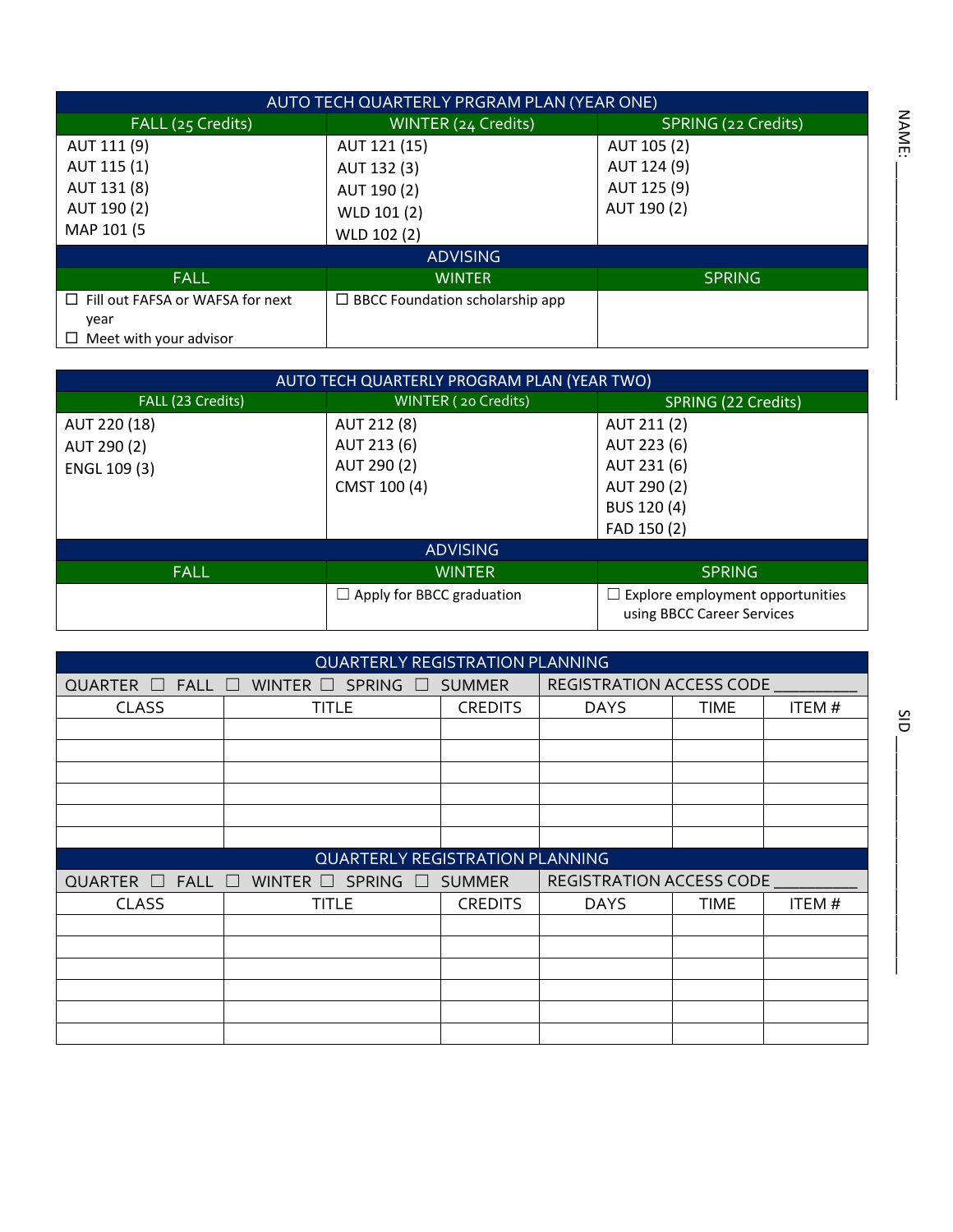|                                                           | AUTOMOTIVE TECHNOLOGY CERTIFICATION OF ACCOMPLISHMENT    |             |
|-----------------------------------------------------------|----------------------------------------------------------|-------------|
| Automatic Transmission & Transaxle Repair                 | Engine Repair                                            |             |
| AUT 212 – Automatic Transmission Repair (9)<br>$\Box$     | AUT 111 - Automotive Engine Service (9)<br>□             | <b>NAME</b> |
|                                                           |                                                          |             |
| Automotive Heating and Air Conditioning                   | Manual Drivetrain and Axle                               |             |
| AUT 231 – Auto Heating and Air Conditioning (6)<br>$\Box$ | AUT 131 - Manual Drivetrain and Axles (8)<br>$\Box$      |             |
|                                                           |                                                          |             |
| <b>Brake Repair</b>                                       | <b>Suspension and Steering</b>                           |             |
| AUT 124 – Brake System Service (9)<br>$\Box$              | AUT 125 - Suspension, Steering and Alignment (9)<br>□    |             |
|                                                           |                                                          |             |
| Electrical/Electronic System                              | ATTENTION:                                               |             |
| AUT 121 - Auto Electrical & Electronic Systems (15)<br>⊔  | All certificates require the completion of AUT 115.<br>□ |             |
| <b>Engine Performance</b>                                 | Students seeking to earn multiple certificates only need |             |
| AUT 220 - Engine Performance (18)<br>$\Box$               | to complete AUT 115 once regardless of number of         |             |
|                                                           | certificates intended.                                   |             |

|                                        | <b>QUARTERLY REGISTRATION PLANNING</b>       |                |                          |             |       |
|----------------------------------------|----------------------------------------------|----------------|--------------------------|-------------|-------|
| $FALL$ $\square$<br>QUARTER<br>$\perp$ | WINTER $\square$ SPRING $\square$            | <b>SUMMER</b>  | REGISTRATION ACCESS CODE |             |       |
| <b>CLASS</b>                           | <b>TITLE</b>                                 | <b>CREDITS</b> | <b>DAYS</b>              | <b>TIME</b> | ITEM# |
|                                        |                                              |                |                          |             |       |
|                                        |                                              |                |                          |             |       |
|                                        |                                              |                |                          |             |       |
|                                        |                                              |                |                          |             |       |
|                                        |                                              |                |                          |             |       |
|                                        |                                              |                |                          |             |       |
|                                        | <b>QUARTERLY REGISTRATION PLANNING</b>       |                |                          |             |       |
| QUARTER $\square$<br>FALL $\Box$       | WINTER $\Box$ SPRING<br>$\perp$              | <b>SUMMER</b>  | REGISTRATION ACCESS CODE |             |       |
| <b>CLASS</b>                           | <b>TITLE</b>                                 | <b>CREDITS</b> | <b>DAYS</b>              | <b>TIME</b> | ITEM# |
|                                        |                                              |                |                          |             |       |
|                                        |                                              |                |                          |             |       |
|                                        |                                              |                |                          |             |       |
|                                        |                                              |                |                          |             |       |
|                                        |                                              |                |                          |             |       |
|                                        |                                              |                |                          |             |       |
|                                        | <b>QUARTERLY REGISTRATION PLANNING</b>       |                |                          |             |       |
| QUARTER $\square$<br>$FALL$ $\Box$     | <b>SPRING</b><br>WINTER $\square$<br>$\perp$ | <b>SUMMER</b>  | REGISTRATION ACCESS CODE |             |       |
| <b>CLASS</b>                           | <b>TITLE</b>                                 | <b>CREDITS</b> | <b>DAYS</b>              | <b>TIME</b> | ITEM# |
|                                        |                                              |                |                          |             |       |
|                                        |                                              |                |                          |             |       |
|                                        |                                              |                |                          |             |       |
|                                        |                                              |                |                          |             |       |
|                                        |                                              |                |                          |             |       |
|                                        |                                              |                |                          |             |       |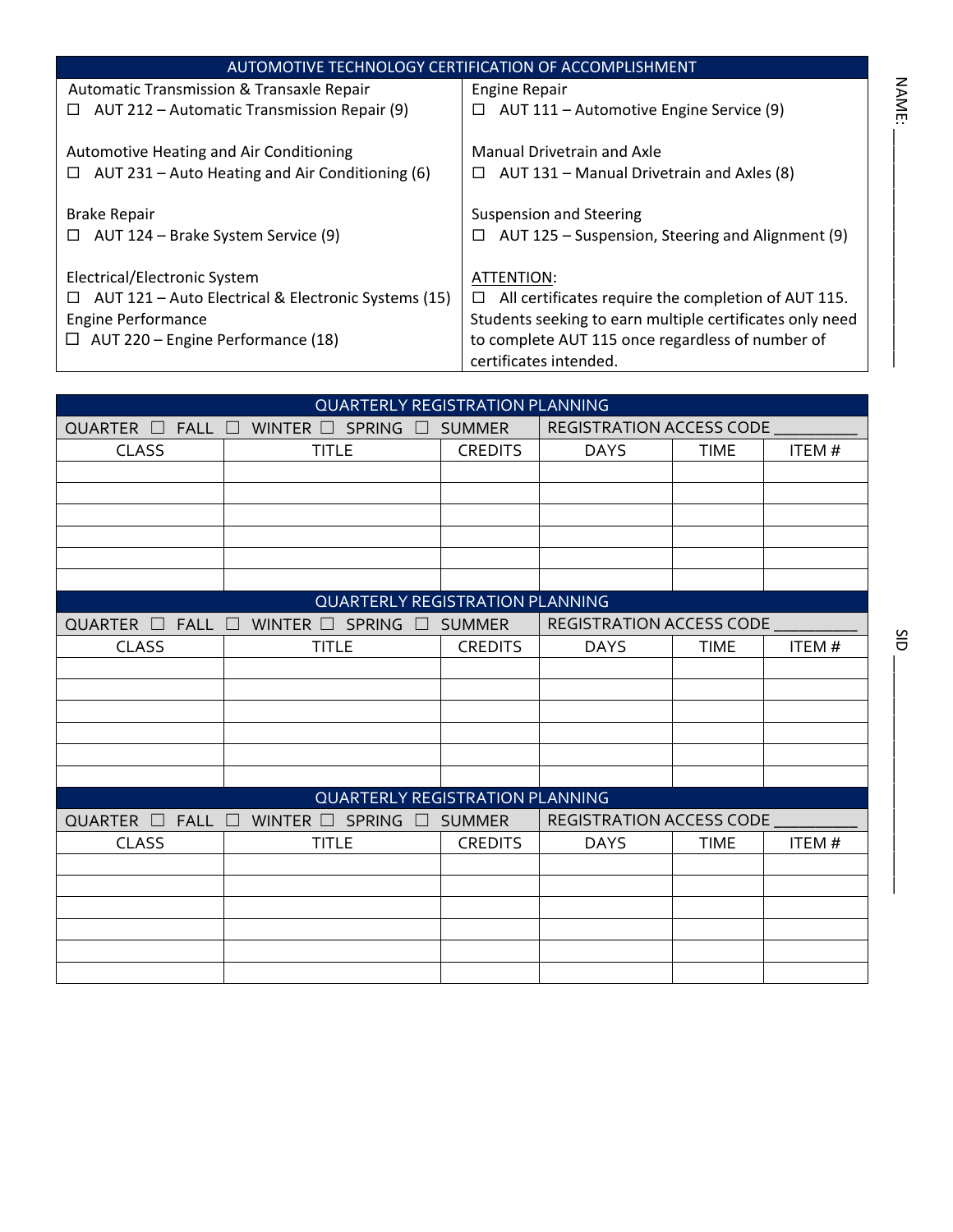### **Big Bend Community College WORKFORCE EDUCATION PROGRAM REQUIREMENTS**

### **Certificate of Achievement**

Students working toward a Certificate of Achievement need to develop a program plan with the faculty advisor in their Workforce Education area of interest. The plan must include all related instruction components. The Certificate of Achievement is designed to provide recognition for the student who has not completed an Associate in Applied Science degree program.

### **Certificate of Accomplishment**

Students working toward a Certificate of Accomplishment need to develop a program plan with the faculty advisor in their Workforce Education area of interest. The Certificate of Achievement is designed to provide recognition for the student who does not complete a Certificate of Achievement or an Associate in Applied Science degree program.

**Changes or substitutions for course work in the college catalog must be listed and approved by the advisor.** It is essential that students meet quarterly with their advisor before registration to review progress and plan their program.

Each program plan must be approved by the Workforce Education program advisor and Dean of Workforce Education. Certificates will be issued out of the Dean of Workforce Education Instructional Services office.

| $\Box$ Certificate of Achievement<br>$\Box$ Certificate of Achievement | QTR & YR Completed: |      |  |
|------------------------------------------------------------------------|---------------------|------|--|
| Title of Certificate:                                                  |                     |      |  |
| <b>Advisor Approval:</b>                                               |                     |      |  |
| Advisor                                                                |                     | Date |  |
| Program Completion Approval:                                           |                     |      |  |
| Dean of Workforce Education                                            |                     | Date |  |
| <b>Instructional Services Office Assistant</b>                         |                     | Date |  |

**NAME:** NAME: \_\_\_\_\_\_\_\_\_\_\_\_\_\_\_\_\_\_\_\_\_\_\_\_\_\_\_\_

SID